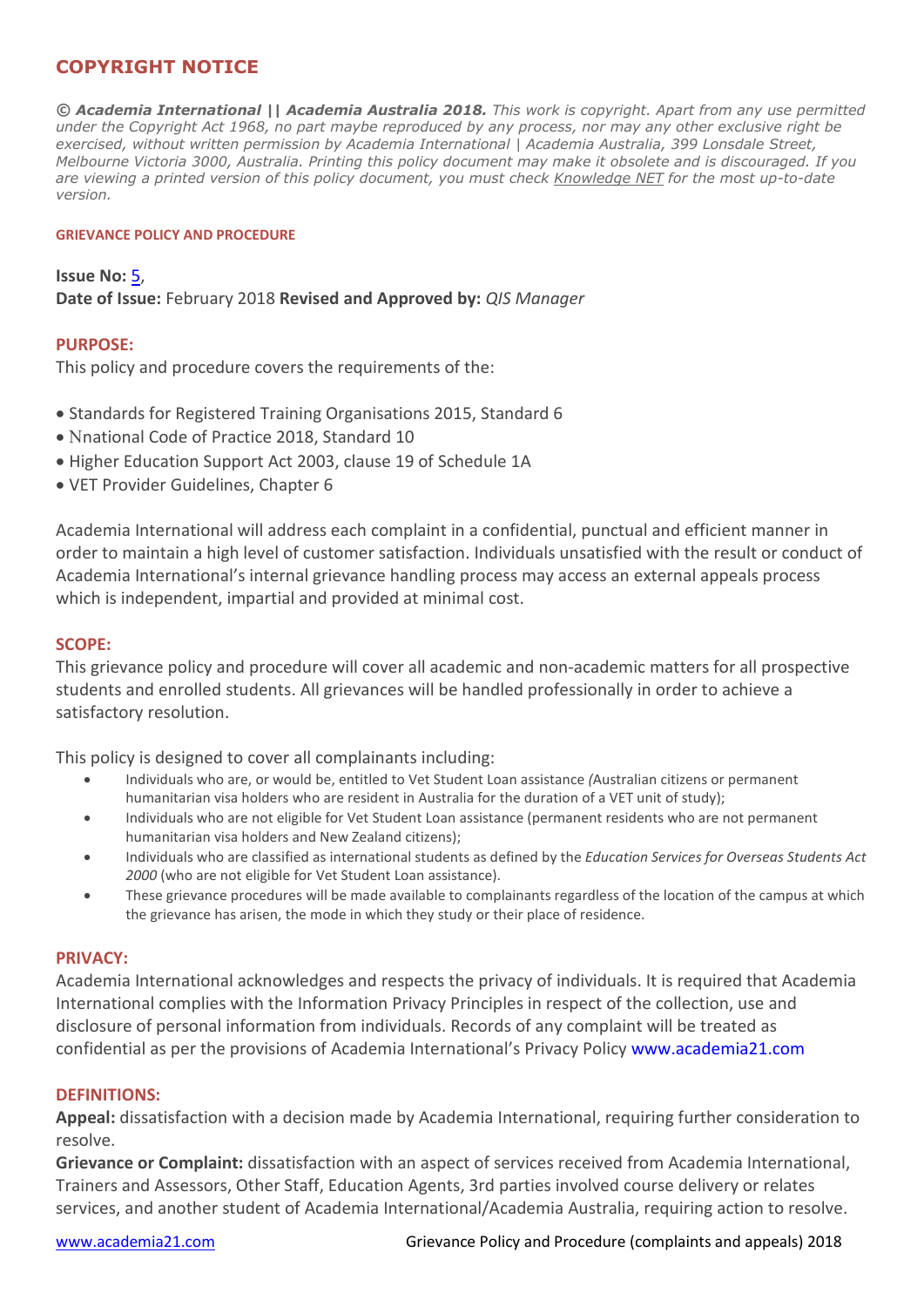**Academic matter:** Academic matters include those which relate to student progress, assessment, curriculum and awards in a VET Course of Study.

**Non-academic matter:** Non-academic matters do not include 'Academic matters' outline above. These may typically relate to decisions or actions by Academia International involving human rights, financial matters, procedures and policies, handling of personal information and access to records or any other matter that is not considered Academic.

# **GENERAL GUIDELINES:**

- Complainants will be given the opportunity to formally present their case.
- All matters arising will be accurately documented and recorded. Records will be kept for a minimum of 5 years and be treated as confidential as per Academia International's *Privacy Policy*.
- A written statement of the outcomes will be issued at each stage of the grievance handling process, providing reasons for decisions reached.
- The complainant and any respondent will have the right to have a representative present during any relevant meetings which form part of the grievance handling process. If the students are using a paid nominee it will be at their own cost. The nominee may be asked present their photo ID to an Academia International staff while accompanying the student.
- The complainant and any respondent will not be subject to any discrimination, victimisation or harassment as a result of actions taken.
- At all stages of the grievance handling process, a current student's enrolment will be maintained.
- Where the internal or external grievance handling or appeal process results in a decision that supports the complainant, Academia International will immediately implement any decision and/or corrective and preventative action required and advises the complainant of the outcome.
- The grievance procedures are located on Academia International website for public access (www.academia21.com) and the *Student Information Handbook for Enrolled Students*.
- Nothing in this policy and procedure limits the rights of individuals to take action under Australia's Consumer Protection laws. Also, these procedures do not circumscribe an individual's rights to pursue other legal remedies.

## **GENERAL PRINCIPLES:**

The guiding principles of this procedure are that complaints and appeals shall be:

- Treated seriously and with fairness.
- Dealt with quickly and simply at the college level as far as possible.
- Subject to the principles of natural justice.
- Dealt with and resolved, wherever possible, in an informal manner without resorting to the formal stages.

## **PROCEDURES:**

## **Step 1, Informal resolution**

It is in everyone's best interests for a dispute to be resolved amicably and at an early stage. A difficulty or concern should initially be discussed with the staff member concerned and a satisfactory outcome might be achieved through discussion. If the issue is not resolved then the individual should proceed to Step 2 and commence the formal grievance handling process.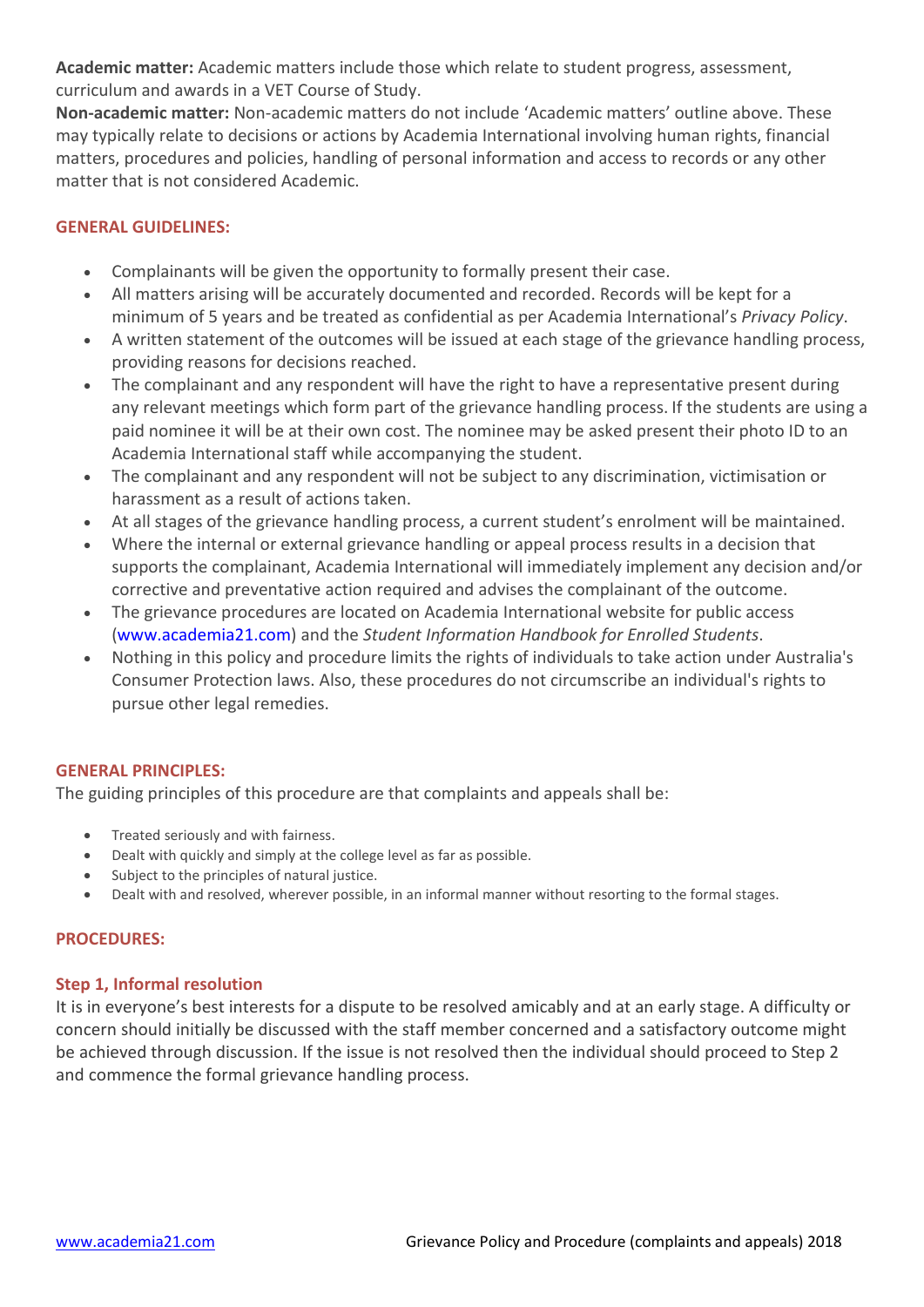## **Step 2, Lodgement of formal complaint**

Individuals may lodge a formal written complaint using the approved *Complaints and Appeals Form AI-Form-CAF\*.* 

# *\*This form is available from the Student Services office or www.academia21.com*

The individual should complete this form and attach all the information they have to support the complaint then submit to the Student Welfare Officer in person, or

Email: swo@academia21.com Post: Student Welfare Officer Academia International Level 8, 399 Lonsdale St MELBOURNE VIC 3000

## **Step 3, Formal complaint**

Within ten [10] working days from receipt of the formal complaint the following process takes place.

*3.1.* The formal complaint is received and initially considered by the Student Welfare Officer. In most cases, the Student Welfare Officer will refer the complaint to an appropriate staff member within Academia International, depending on the nature of the complaint.

If the complaint relates to an 'Academic Matter' as defined in this policy and procedure, the matter will be referred to the *Director of Studies/ Academic Coordinator*. A meeting will then be arranged with the complainant, allowing them to formally present their case.

*3.2.* Meeting day: If the complainant has further supporting documents other than those supplied with the *Complaints and Appeals Form*, they should bring those to the meeting. The complainant is welcomed and encouraged to bring a support person with them to this meeting, or any other related meetings.

At the meeting, the Student Welfare Officer and Director of Studies/ Academic Coordinator will be present to hear the complainant's case. Where possible, Academia International will appoint staff independent to the reason for the complaint.

The complainant's support person may present or assist with presenting the case.

*3.3.* Investigation and outcome: After hearing the complainant formally present their case, Academia International will investigate and make a decision on the complaint. Academia International will advise the complainant of the outcome in writing within five [5] working days from the date of the meeting. If the outcome does not favour the complainant, Academia International will also advise in writing of the complainant's right to engage the Internal Appeals process as outlined at Step 4.

## **Step 4, Internal Appeal**

If the complainant is not satisfied with the decision at Step 3 of this procedure they may lodge an appeal to Academia International. This appeal must be submitted within twenty [20] working days of receipt of the notification from Step 3. This internal appeal process will also be followed if the students are appealing against a warning of Academia International's intention to report for unsatisfactory progress as per The VET - Policy and Procedure for Monitoring Academic Progresss or ELICOS - Policy and Procedures for Monitoring Attendance.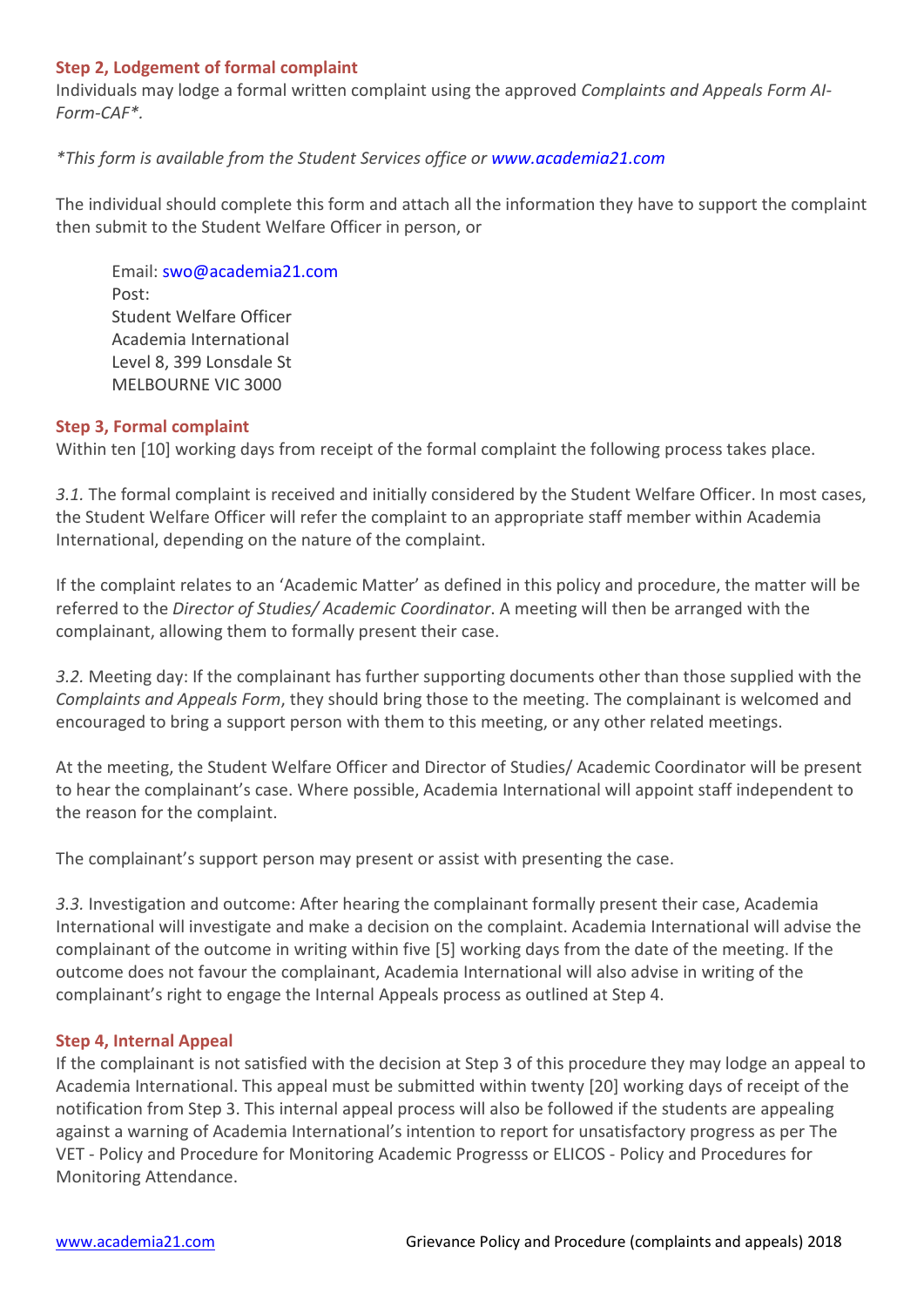*4.1* The Compliance Manager shall acknowledge receipt of the appeal within five [5] working days and contact the appellant to arrange the date, place and time for the appeal hearing.

*4.2* The Appeals will be heard by Compliance Manager. Compliance Manager may request another staff member and/or the Director to be present in the appeal hearing or participate in the decision making process. Students will be informed of the same.

*4.3* Student will be informed of the appeal outcome in a written statement, including reasons for the outcome within [10] working days after the hearing of the appeal.

*4.4* If the appeal outcome is in favour of the student, Academia International/Academia Australia must immediately implement the descision or recommendation and/or take preventative or corrective action required by the desicion/recommendation, and advise the student in writing of that action.

*4.5* If the appeal outcome is a decision not in favour of the student, student will be informed of the next steps in the grievance procedure to request External Appeal through Overseas Student Ombudsman [International Students] or External Review by an Independent Mediator [Domestic Students] as outlined at Step 5 and 6. This notice is required within ten [10] working days.

# **Step 5a, External appeal through the Overseas Student Ombudsman [International Students]:**

Complainants who are International Students wishing to lodge an external appeal may do so through the Overseas Student Ombudsman. The website detailing the process is found at:

http://www.oso.gov.au/making-a-complaint/ . The Ombudsman's services are free of charge and you may lodge the appeal as follows:

# **Online**

You can make your complaint online by using their online complaint form.

# **Telephone**

You can contact them by telephone, 9am to 5pm Monday to Friday, Australian Eastern Standard Time (AEST). In Australia, call: 1300 362 072 (calls from mobile phones at mobile phone rates). Outside Australia, call +61 2 6276 0111.

# **Fax**

You can send them a fax. In Australia: 02 6276 0123. Outside Australia: +61 2 6276 0123.

# **Mail**

You can write a letter and post it to: Overseas Students Ombudsman GPO Box 442, Canberra ACT 2601, AUSTRALIA

Academia International agrees to be bound by the Overseas Student Ombudsman's recommendations and the Directors will ensure that any recommendations made are implemented within 30 days of receipt of the report.